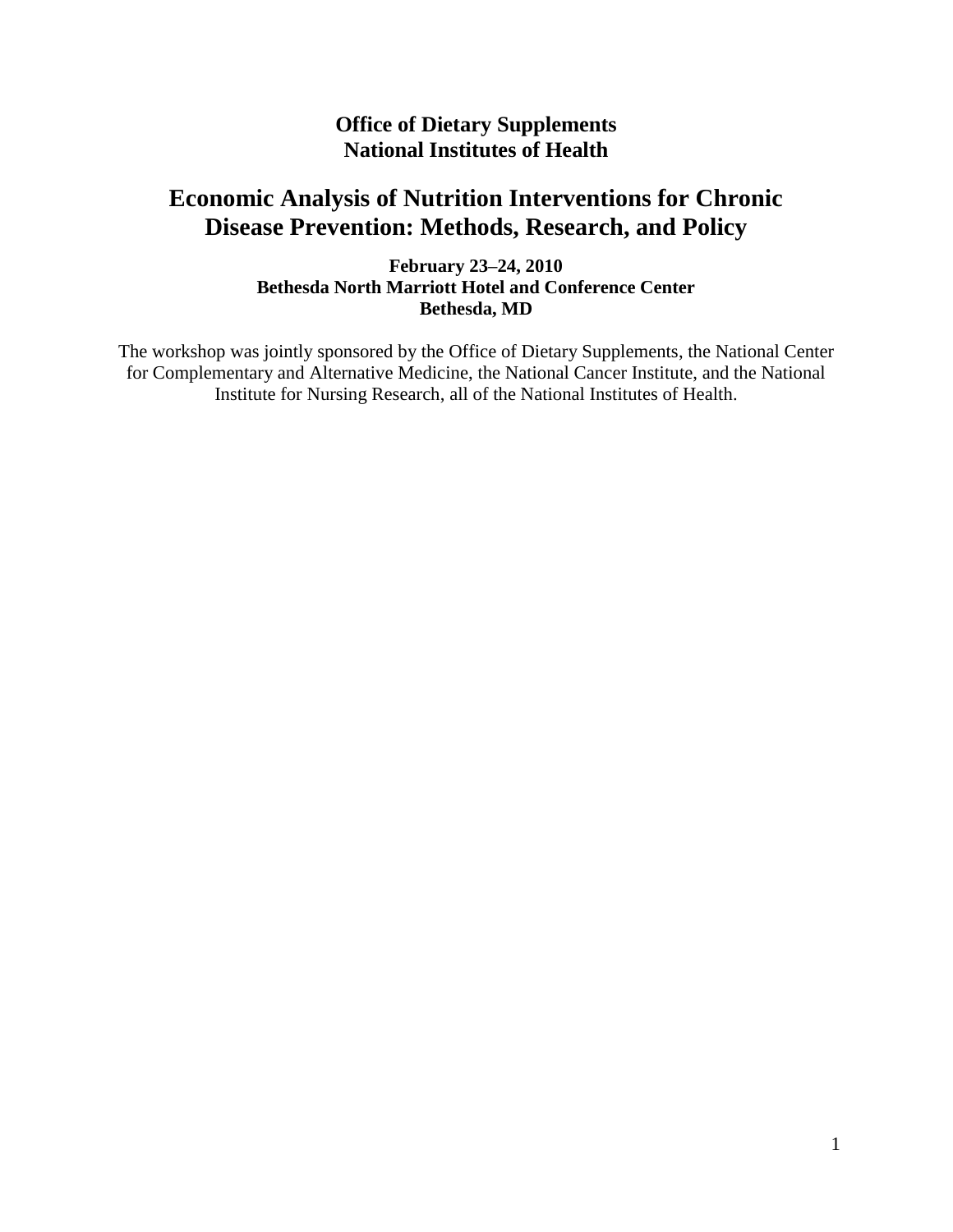#### **Introduction**

The Office of Dietary Supplements (ODS) of the National Institutes of Health (NIH) recently published its strategic plan for the next 5 years. In this plan, the Office commits itself to expanding its efforts to further research on the role of dietary supplements in health promotion and chronic disease prevention. As part of ODS's continued implementation of its strategic plan, the Office is assessing ways to enhance methodologies for evaluating the role of dietary supplements and other nutritional interventions in disease settings.

Health economic issues in the U.S. healthcare delivery have gained increased prominence with President Obama's expressed desire to "raise health care's quality and lower its costs." Despite the rapid escalation of healthcare costs, research into healthcare economic solutions has not taken center stage. Nutrition is a foundation of preventive and curative medicine in our healthcare system, and it is postulated that better health outcomes can be achieved for dollars spent by ensuring proper nutrition of the population. In light of increased interest in the potential societal benefit of incorporating health economics as a part of clinical translational science, ODS hosted the Economic Analysis of Nutrition Interventions for Chronic Disease Prevention: Methods, Research, and Policy workshop on February 23–24, 2010 in Bethesda, Maryland. This 1.5-day event brought together U.S. and international academicians, researchers, policy makers, and regulators to address the following key and questions with respect to nutrition interventions:

- *State of the science*. What health economic methods are currently used to judge the burden of illness, interventions, or health care policies? What new research methodologies are available or needed to address critical knowledge or methodological gaps or barriers?
- *Research applications*. What evidence-based health economic research activities in nutrition are ongoing or planned at the NIH, Centers for Disease Control and Prevention (CDC), Agency for Healthcare Research and Quality (AHRQ), and Economic Research Service in the Department of Agriculture?
- *Regulatory, policy maker, and clinical practice perspectives*. Once these research goals have been met, how can the results help regulators and policy makers at the Government Accountability Office (GAO), Food and Drug Administration (FDA), Office of the Assistant Secretary for Planning and Evaluation in the Department of Health and Human Services (DHHS), and Centers for Medicare and Medicaid Services (CMS) make nutrition policy decisions? What health economic and policy activities are taking place in other countries? How does economics affect the development of clinical guidelines?

The workshop's goal was to enhance communication among health economic methodologists, researchers, reimbursement policy makers, and regulators about needs, capabilities, and future directions. The workshop's objectives were to inform policy decision making by:

- Improving the methodologies used for health economic research in nutrition.
- Identifying areas of congruence between health economic research aims and health policy and regulatory needs.
- Establishing a health economic research agenda to foster the use of health economics in clinical and translational health science.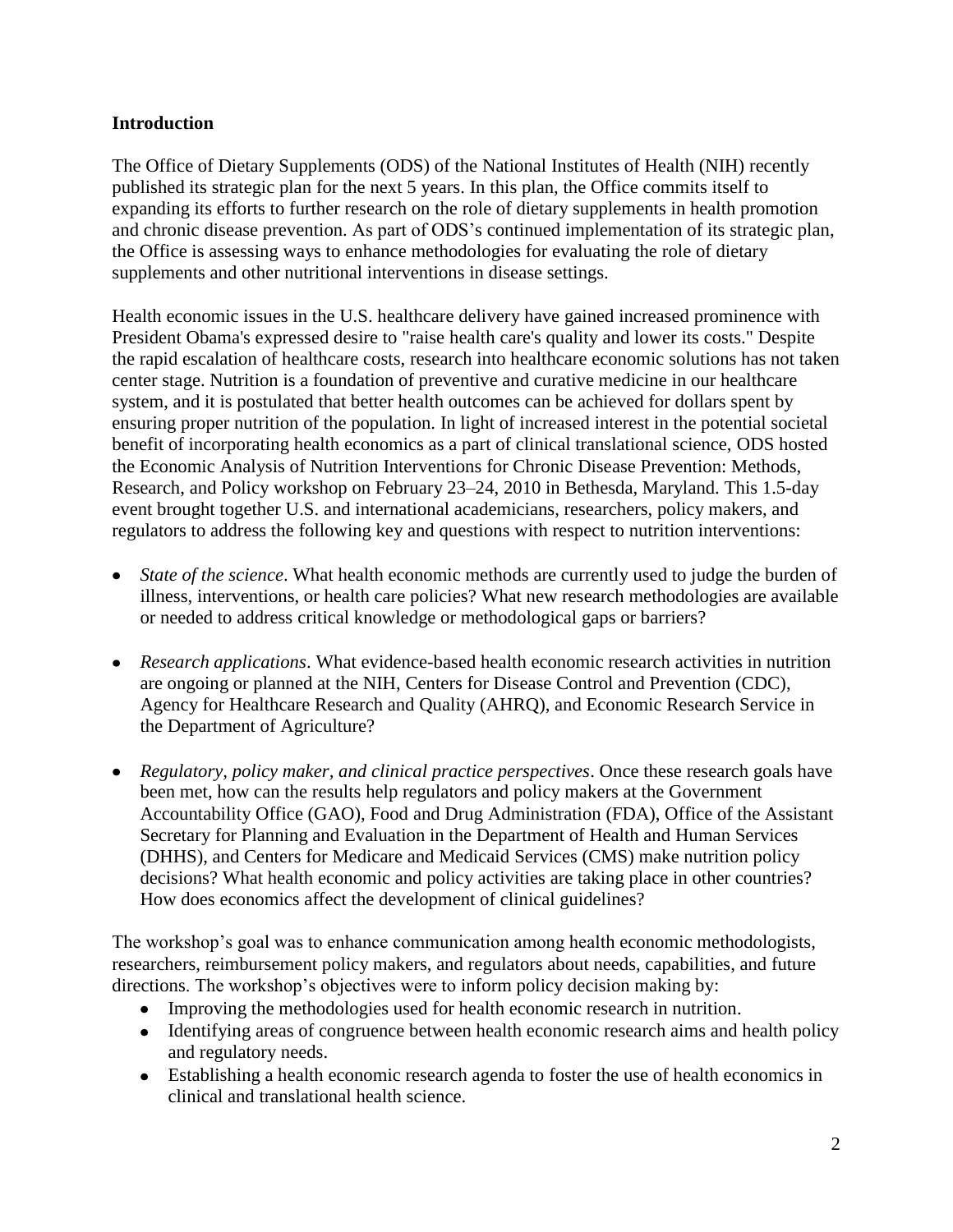# **Methods in Economic Analysis of Nutrition Interventions Session 1 Summary**

Session 1 Moderator: Dr. John Wong, Tufts Medical Center

#### **Making America Healthier and Its Medical Care Less Costly: Initial Reflections**

*Dr. Theodore Marmor, Yale Law School*

The control of American health care costs must be costly to some group to save money. For example, national medical expenditures must equal the income of health care industry entities.<sup>1</sup> As a result, cost control must be controversial; the income of some component of the health care system will be less than it otherwise would have been and those whose income is threatened will try to protect their interests in the political process. Furthermore, if cost control must be costly to someone, no "costless" or benign form of cost control exists.

Three benign approaches to reduce costs have been extensively promulgated:

- 1. Increasing the prevention of illness, morbidity, and death.
- 2. Using health information technology and electronic medical records to reduce errors and adverse drug interactions.
- 3. Conducting comparative effectiveness research on the effects and costs of two or more interventions.

Although each of these may be beneficial, the presumption that they would each reduce costs has yet to be demonstrated.

Without doubt, research on health politics, policy, and economics suggests that efforts to make a population healthier do not make medical care less expensive. This is widely accepted in other countries, such as Canada but is not a central presumption of the health care reform discussion in the United States.

In 1970, the United States and Canada spent approximately the same proportion, about 7%, of their gross national product (GNP) on health care. By 2000, the United States was spending 14% of its GNP on health care compared with 10% in Canada. The best explanation for this difference is that Canadians spend less for the same medical care than Americans. For example, even though Canadians use more bed-days per 1,000 people and have more office visits per capita than Americans, overall medical costs are lower in Canada because the cost per bed-day and office visit is lower.

Economic analyses of nutritional interventions must not ignore the political climate. Nutritional reform should not be oversold in the same way as prevention, health information technology and electronic medical records, and comparative effectiveness research.

#### *Discussion*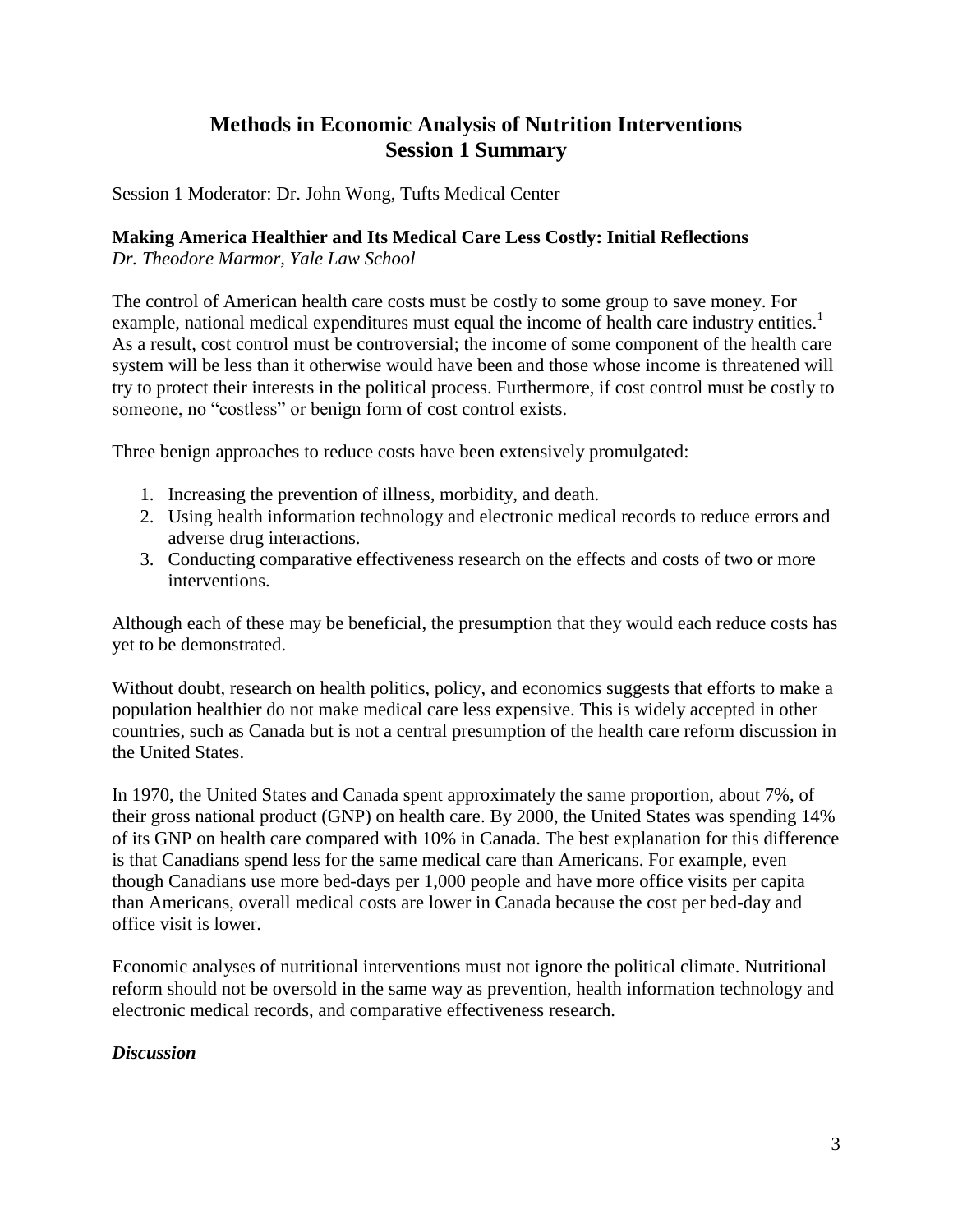Dr. Marmor explained that the lack of a realistic discussion of cost control relative to the health care system is hardly accidental because such a discussion would identify winners and losers. Because this discussion has not taken place, the population has been misled about sources of cost control in health care reform. The American public is being misled by those who state that costless cost control is possible and those who argue that health care reform involves "Medicare" death squads" and the like. As a result, the public is no more illuminated about what health care reform is about in 2010 than it was in 2009 or 2008. Furthermore, no U.S. political leader has identified clearly what providing, sustaining, and financing affordable health care for all American families would require. As a result, the public is convinced that trouble exists in the health care world and that reducing fraud, waste, and abuse could largely pay for most bills in the future.

In response to a question about forces sustaining the current state of affairs in the U.S. health care system, Dr. Marmor suggested examining ways to prevent this predicted future. All over the globe, hospital administrators, physicians, nurses, consultants, professors, and others would like to be paid more (which is basic human nature). What does the United States lack that other countries have to concentrate the countervailing power to resist this omnipresent set of inflationary forces? If the overall expenditures for medical care increase disproportionately with no organized arrangement in which the "losers" are at the same table, medical care costs will rise. In Canada, this discussion occurs with all parties present so that if medical expenditures increase more rapidly than income, policy makers agree that other budgets must decrease. In contrast, the United States has an organized political force supporting the "collective bad" of increased prices and increased expenditures.

A participant asked whether biomedical research could be part of the solution to increased medical care costs. Dr. Marmor explained that biomedical research in nutrition or any other area should be justified by its beneficent effects on population health, not its potential to reduce costs. Dr. Marmor supports developing nutritional and other interventions but is concerned about the potential for overselling the results of this research.

When asked what might be necessary to trigger health care reform, Dr. Marmor noted that the American political structure is designed to make action difficult; an  $18<sup>th</sup>$  century construction designed to prevent tyranny does not always have desirable effects in a  $21<sup>st</sup>$  century political system. The major interests at stake need to join together and, in the U.S. political system, this requires tremendous social mobilization by a president and a party. What must be mobilized is not technical understanding but, rather, the distinction between the ordinary market society and society's treatment of merit goods. Until medical care is regarded more widely as something to be allocated according to the ability to benefit and medical need—as opposed to the ability to pay and willingness to pay (WTP)—an ideological and moral conflict will occur that, given America's institutional structure, will make real reform difficult.

#### **American Exceptionalism and Cost-Effectiveness Analysis in the United States: A Historic Perspective**

*Dr. Peter Neumann, Tufts Medical Center*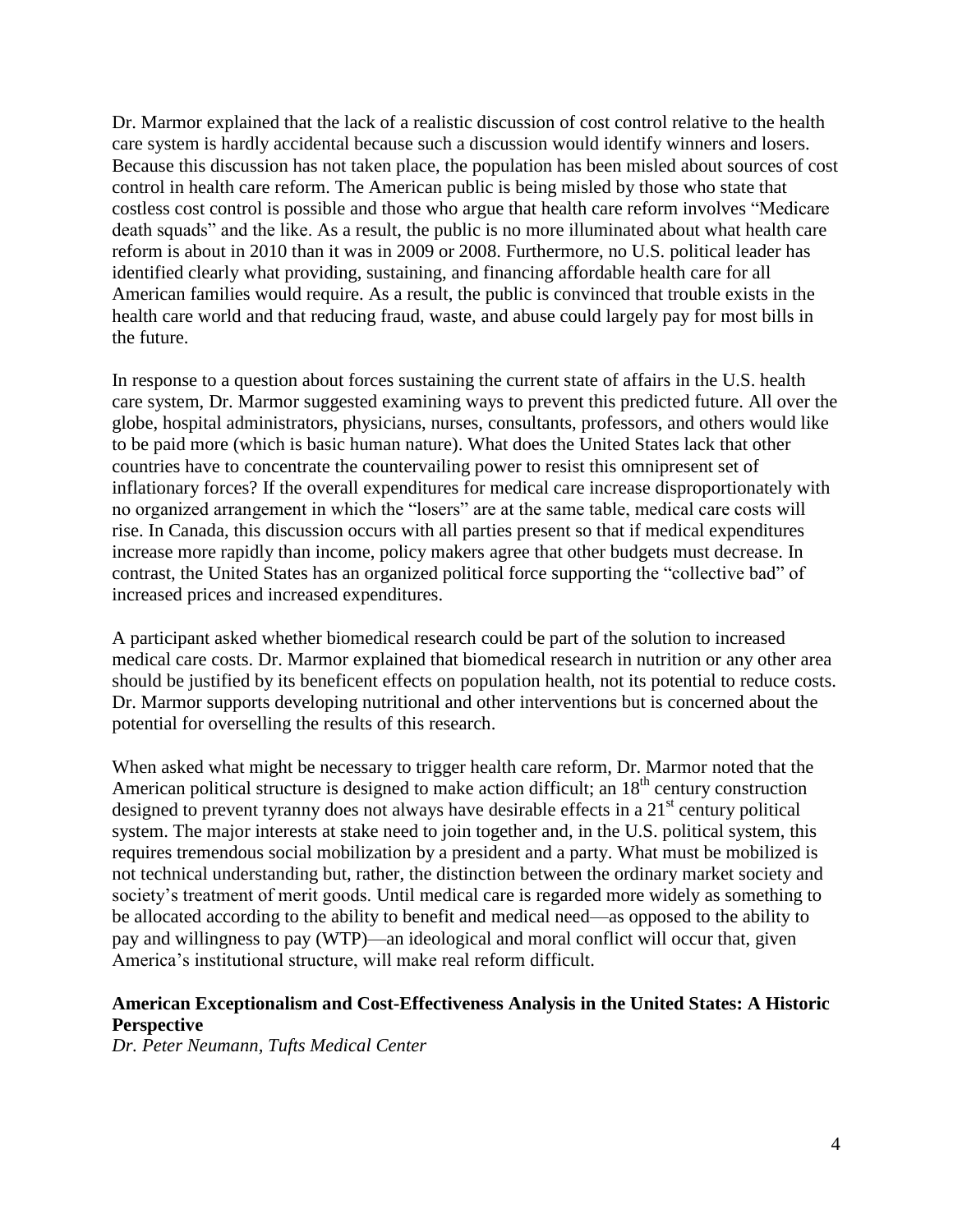Dr. Neumann invoked "American Exceptionalism," to explain why the United States appears to be more resistant than other countries to cost-effectiveness analysis (CEA) of the incremental costs and health effects associated with different health interventions. American culture emphasizes liberty and freedom in a way that other cultures do not, so the U.S. political system rarely produces big government solutions. Discussions of comparative effectiveness research in the United States have highlighted the danger of government's intervening between patients and doctors.

Medicare program officials have tried, at times, to incorporate CEA into their decision-making processes. In the late 1980s, the Medicare program's proposal to use CEA in making coverage decisions for new medical technology met fierce opposition from the pharmaceutical and device industries, the American Association of Retired Persons, and many medical professional societies. The proposal was eventually withdrawn.

Medicare officials state that they do not use CEA when they make coverage decisions about new technologies, but some signs indicate that this is changing. Medicare covers several technologies that have incremental cost-effectiveness ratios of above \$100,000 per quality-adjusted life year (QALY) and other inefficient technologies, yet resistance to CEA remains strong.

Private health plans do everything possible to manage utilization but tend not to use CEA in an open, explicit way. Some exceptions exist, however, and the industry appears to be changing slowly.

Despite resistance to CEA, the landscape may be changing, in large part due to the unsustainable growth in medical costs. Peter Orszag, Director of the Office of Management and Budget (OMB), has stated that "better information about the costs and benefits of different treatment options...could eventually lower health care spending..." At the highest levels of the federal government, CEA and the notion that it can help inform decision makers is gaining recognition.

Dr. Neumann and colleagues created a database of cost-effectiveness studies (available at www.cearegistry.org). An analysis of the registry shows that the number of publications on costutility analysis (CUA)—CEA that measures health benefits in terms of QALYs— is increasing. About half of these studies took place in the United States and some were funded by NIH.

Evidence also shows that the methodological underpinnings of CEA and CUA are improving. More and more studies are characterizing uncertainty and trying to understand the robustness of conclusions under different assumptions. An increasing number of economic analyses are carried out alongside clinical trials and the focus on good practices is increasing.

Medicare makes 10–15 national coverage decisions each year and program officials have begun citing CEA in a number of these decisions. Regression equations show that the value of technologies, measured as cost-effectiveness, is an independent predictor of what Medicare covers. The Medicare Improvement Patient and Provider Act of 2008 allowed Medicare to cover prevention for the first time without explicit congressional authority, as long as evidence for the intervention has a high rating from the U.S. Preventive Services Task Force. The legislation also allows the DHHS Secretary to assess the relation between predicted outcomes and the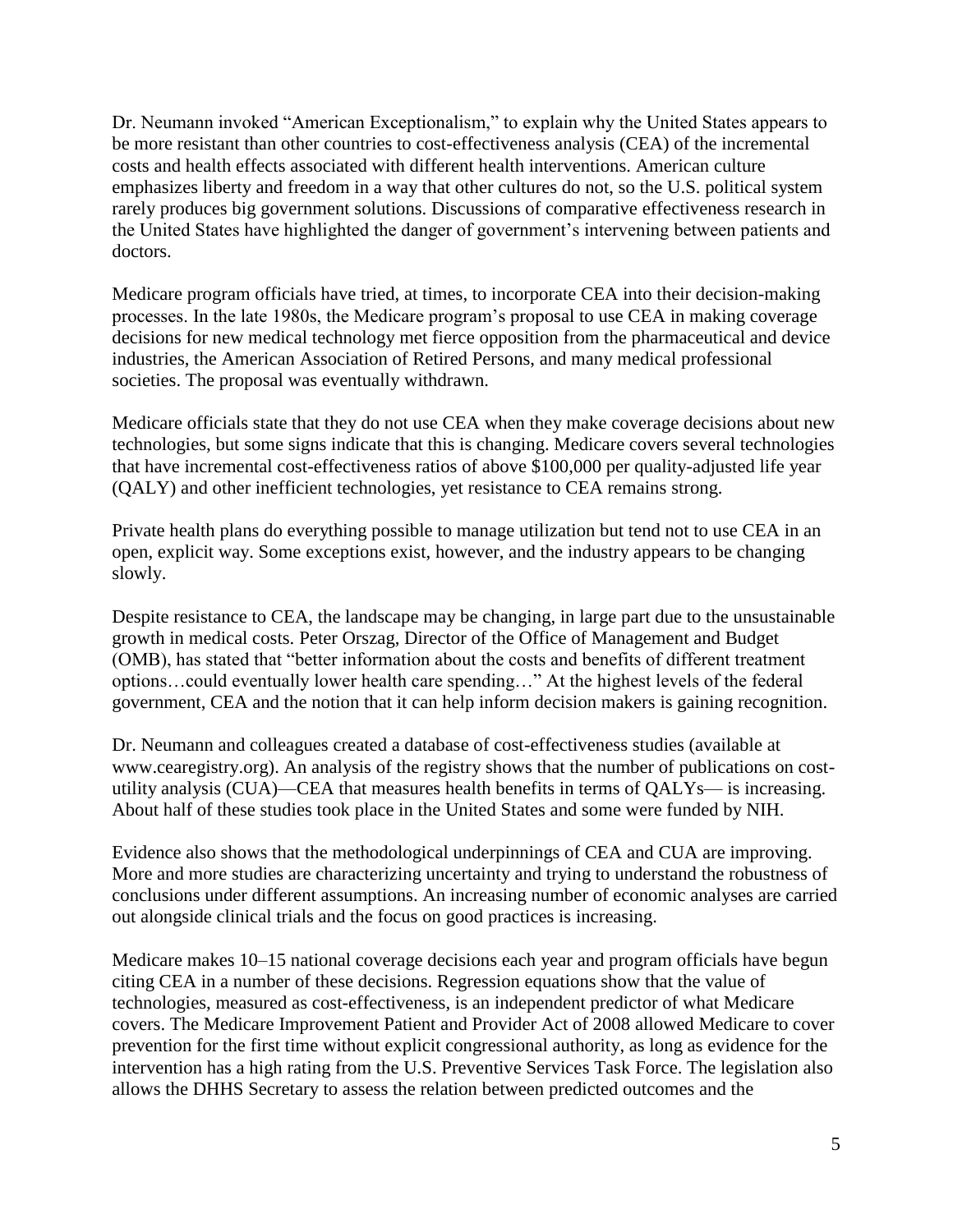expenditures for prevention services. Medicare now has the authority to use CEA for prevention services and used this authority recently when it decided to cover HIV screening.

Dr. Neumann concluded by making the following predictions: the number of published CEAs in the United States will continue to increase; resistance to CEAs will continue; new comparative effectiveness research (if included in the health care reform legislation) will not include CEAs; and CEAs will play a more important role in clinical guidelines and in coverage and reimbursement decisions.

#### *Discussion*

Dr. Martin Brown of the National Cancer Institute (NCI) commented that the Centers for Medicare and Medicaid Research (CMS) is increasingly willing to use CEA to make coverage decisions, partly because of methodological improvements in the field. Similarly, the U.S. Preventive Services Task Force appears to have increased its acceptance of modeling related to CEA. Dr. Neumann said that, overall, the comfort level with CEA has increased somewhat.

One participant noted that although European nations conduct many CEA studies, these countries do not usually use the results to help keep costs down. Dr. Neumann commented that Northern Europe has been more inclined to use CEA studies than other parts of Europe. Studies outside the United States could be informative here and vice versa.

In response to a question, Dr. Neumann explained that economic analyses that are part of clinical trials raise challenges, such as ensuring large enough sample sizes to examine economic endpoints. Some well-done economic analyses have helped inform decisions and a task force of the International Society of Pharmacoeconomics and Outcomes Research discussed methodological challenges and recommendations in *Value and Health*.

Dr. Johanna Dwyer, Senior Nutrition Scientist at ODS, noted that about 30 years ago, William B. Schwartz and Henry J. Aaron published *The Painful Prescription*,<sup>2</sup> a book on economic analysis. She asked whether the field had changed much since this analysis. Dr. Neumann commented that Schwartz and Aaron discussed the inevitability of technological innovation and this has not changed. However, the crisis has deepened and the increasing comfort level and appreciation of the methods and modeling improvements have moved the field forward, creating the opportunity to conduct more of these studies in the future.

#### **Methodological Overview of Medical Cost-Effectiveness Analysis**

*Dr. David Meltzer, University of Chicago*

Dr. Meltzer noted that since 1960, health care spending has grown 2.5 % more rapidly per year than the rest of the economy.<sup>3</sup> Much of this growth is due to growth in quantity; in essence, Americans are spending more on health care because they are undergoing more procedures, receiving more care, or both. CEA may be able to show how best to decrease these costs and identify ways to increase the value obtained with current expenditures.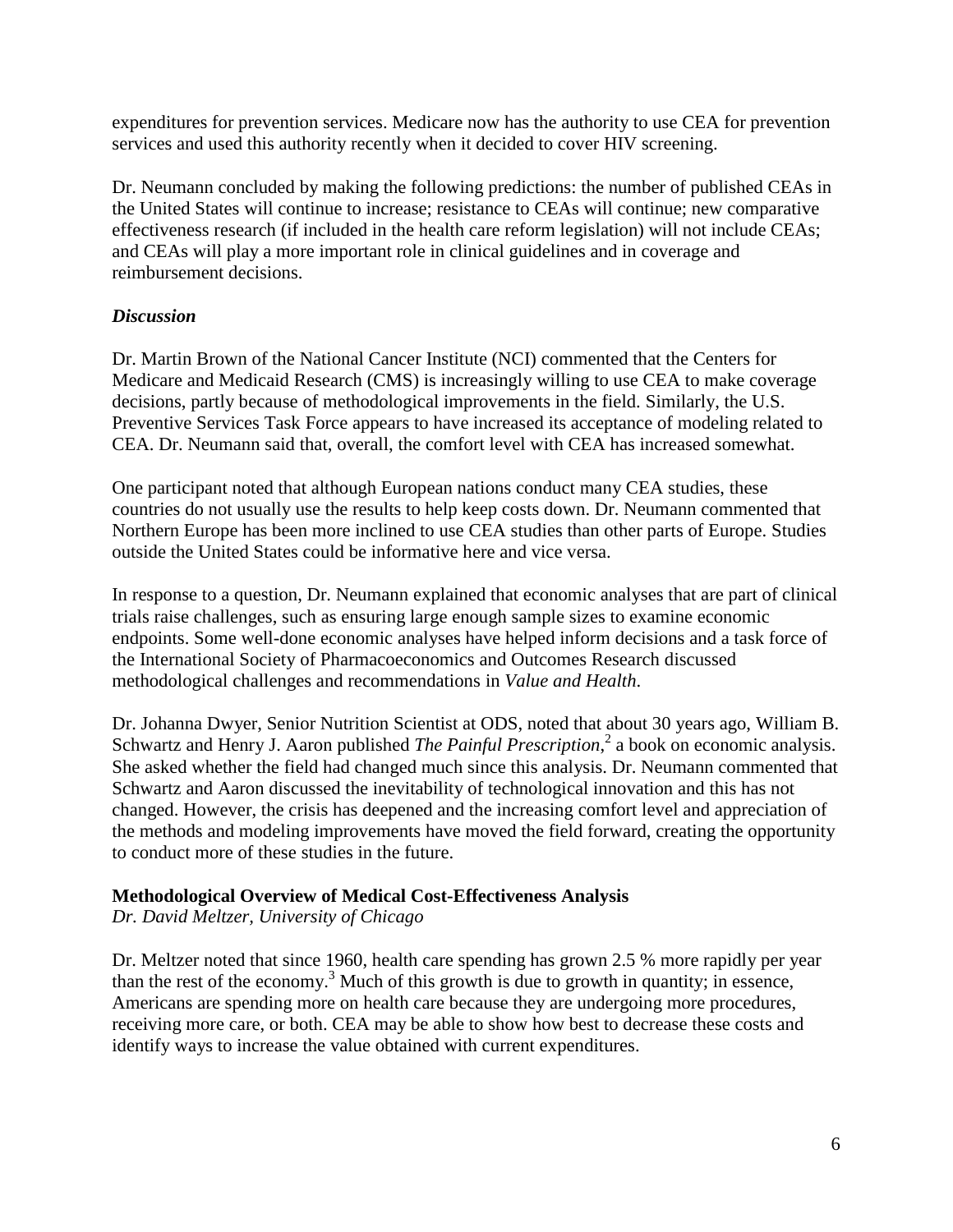There is a growing demand for CEA, which has its roots in academic medicine. Other countries, such as the United Kingdom, have used CEA in their national health systems. In the United States, the use of CEA is much more informal. For example, some private payers use CEA to encourage greater use of cost-effective treatments, and pharmaceutical companies regularly publish CEA studies.

Dr. Meltzer identified three types of CEA:

- *Cost Minimization.* This approach identifies the least expensive method for accomplishing a fixed objective, such as finding a tumor. However, this approach assumes that the objective will be met and does not measure the health benefit of the procedure. Instead, the goal should be to maximize benefits with the available resources, which is the fundamental theory underlying all CEA approaches.
- *Cost Benefit.* In this approach, costs and benefits are measured in dollar terms, and all treatments for which the net benefit is greater than 0 are selected. This approach requires placing a dollar value on health outcomes.
- *Cost-Effectiveness.* This approach examines the ratio of changes in cost relative to changes in effectiveness and selects treatments with the lowest cost-effectiveness ratio (the lowest amount of incremental cost relative to the level of incremental effect) to determine the most efficient use of resources.

Dr. Meltzer presented equations demonstrating that the fundamental underlying theory of CEA has a strong basis in "constrained maximization," which is the standard approach to maximize utility or benefit, subject to the constraint of the total amount of resources available) The goal is to maximize utility, which depends on how much medical care is consumed subject to a budget constraint (income) minus the expenditures for medical care consumption.

The possible outcomes of cost and effectiveness comparisons are:

- Cost increases and effectiveness decreases, indicating that the intervention should not be done.
- Cost increases and effectiveness increases, indicating a need for CEA.
- Cost decreases and effectiveness decreases, indicating a need for CEA.
- Cost decreases and effectiveness increases, indicating that the intervention should always be done.

CEA allows researchers to describe the cost-effectiveness of medical interventions in terms of their additional cost per additional unit of benefit (e.g., life-years). For example, screening neonates for phenylketonuria saves money and lives, so this intervention would always be advantageous no matter what value is placed on benefits. Conversely, a screening ultrasound every 5 years for abdominal aortic aneurism costs \$907,000 per life-year saved and is not cost effective.

Studies suggest that people would give up about \$50,000- \$200,000 to gain a year of life, providing a baseline for determine which interventions are cost-effective.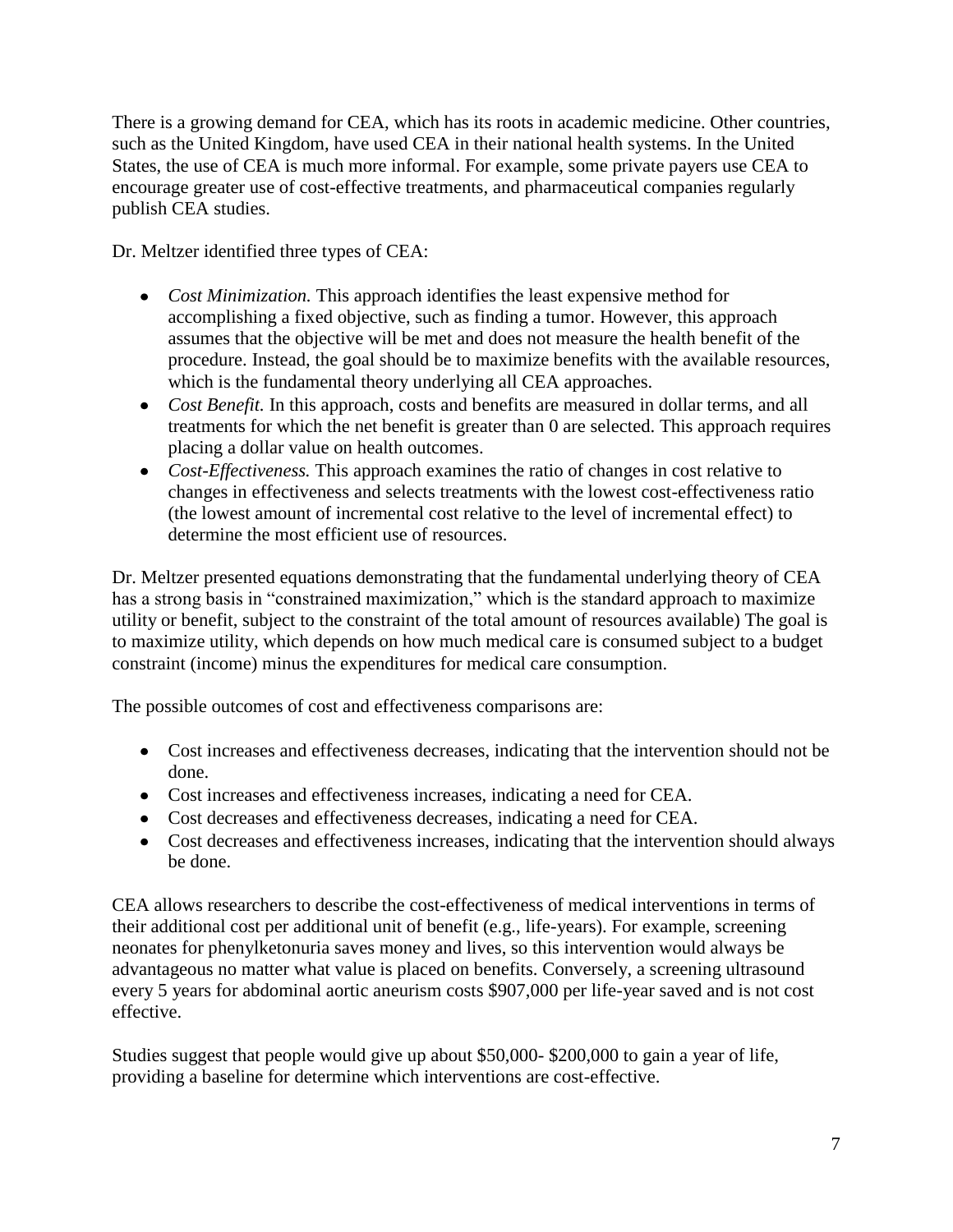CEAs should be based on multiple perspectives, including private; public; and societal. Analysts should make explicit the impact of these different perspectives on CEA results.

QALYs are a composite measure reflecting changes in length and quality of life. CUA is the use of QALYs in CEA and is clearly the dominant methodology in the field. The primary approaches to measuring health-related quality of life (HRQOL) include linear analog scale, standard gamble, and time trade-off.

### *Discussion*

A participant noted that the dominance of QALYs in the field can be attributed to peer reviewers insisting that QALYs be used in published studies. For some interventions, accounting for changes in HRQOL is important but for others, life-years saved is acceptable. Dr. Meltzer agreed, noting that many of the clearest examples of cost-effectiveness depend on life-years saved, not QALYs. Other approaches to valuing health effects, such as WTP, can be important in certain settings.

A participant asked whether any models are available to compare QALYs for different members of society. Dr. Meltzer noted that no simple methods can, for example, allow researchers to measure whether happiness for one person is worth more or less than happiness for another.

A participant asked about the equations Dr. Meltzer presented. The lambda in one equation is based on the assumption that a balance exists between the value of spending on medical care and the value of spending on everything else. Cost-effective interventions typically improve health at an increased cost, and paying more for health care results in having less money to spend elsewhere. Dr. Meltzer noted that the U.S. population tends to be very uncomfortable with tradeoffs between health care and other activities. CEA is never used for making "black and white" decisions; it is part of the input to help make decisions. Cost-effectiveness ratios are important for deciding whether to carry out an action but they do not help scale the benefits.

#### **Institute of Medicine Recommendations for Valuing Health in Regulatory Costeffectiveness Analysis**

*Dr. Wilhelmine Miller, Robert Wood Johnson Foundation Commission to Build a Healthier America, George Washington University School of Public Health and Health Services*

Dr. Miller reviewed the work of the Institute of Medicine (IOM) Committee to Evaluate Measures of Health Benefits for Environmental, Health, and Safety Regulation, which published recommendations in 2006 for applying CEA in the economic assessment of federal regulations.

The OMB has required some form of economic analysis and centralized review of some federal regulations since the early 1970s. Historically, cost-benefit analysis (CBA) has been the predominant approach used to assess the economic impacts of major U.S. health and safety regulations. In 2003, OMB issued *Circular A-4: Regulatory Analysis*, requiring that agencies also conduct CEA whenever "a valid effectiveness measure can be developed." The next year, OMB and several federal agencies asked the IOM to convene a consensus committee to consider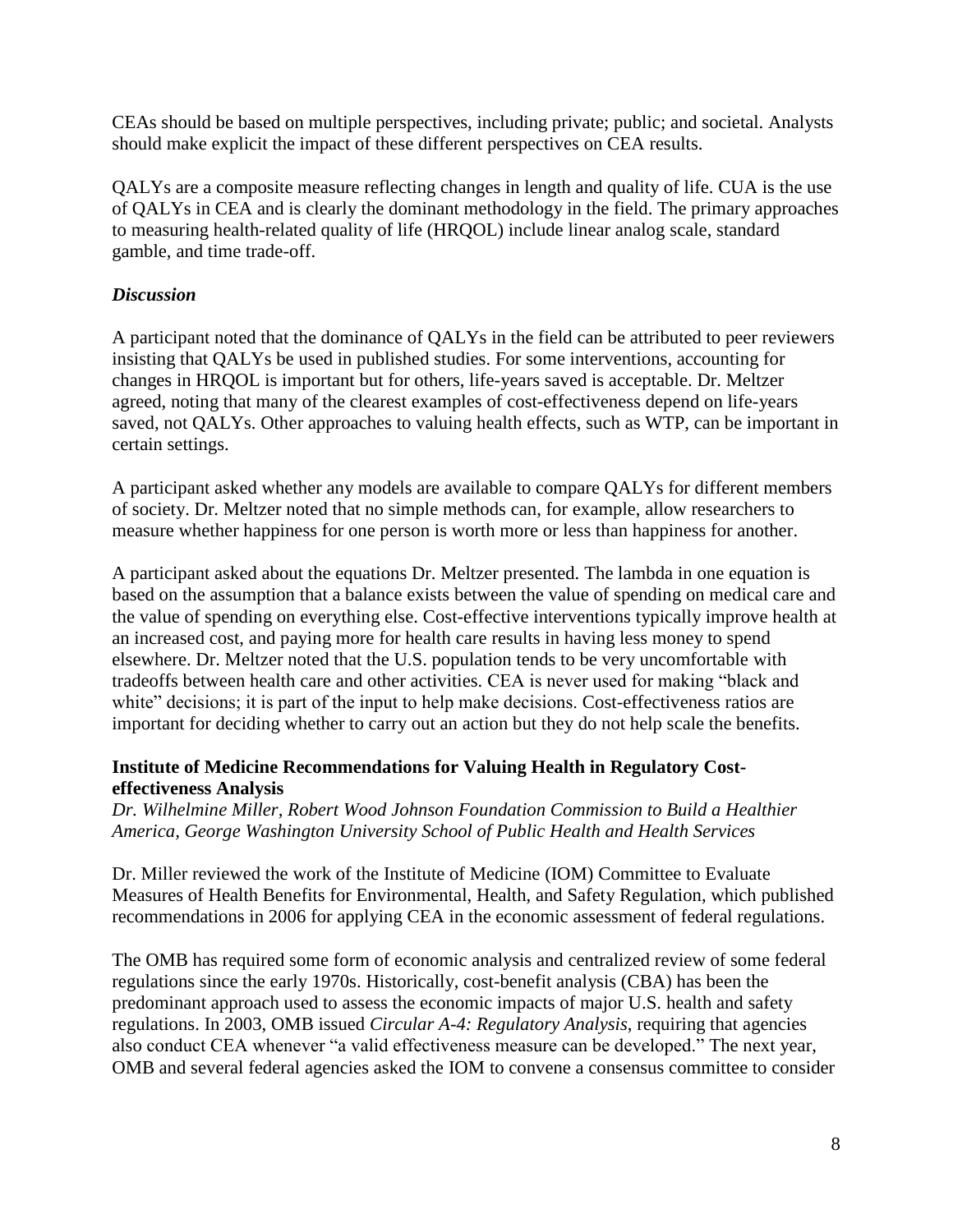technical and ethical issues related to the selection of integrated effectiveness measures, such as QALYs.

The IOM committee included several members of the U.S. Panel on Cost-Effectiveness in Health and Medicine, convened by the U.S. Public Health Service in 1993 to assess the state of the science and to define best practices for conducting CEAs in health care. The recommendations for conducting and reporting on CEA in the panel's report, *Cost-Effectiveness in Health and*  Medicine, have been adopted by many journals and practitioners as the standard approach.<sup>4</sup>

The IOM committee deemed QALYs to be the most appropriate metric for regulatory analysis because of their simplicity, wide use, and extensive evaluation. The committee also followed the U.S. panel's endorsement of direct preference elicitations for health states of interest in the regulatory framework. However, the committee acknowledged that direct elicitations of preferences for health states probably would not be practical in regulatory studies. The committee therefore recommended basing QALY estimates on generic indexes. Because preference-based EuroQol 5D (now known as EQ-5D, www.euroqol.org/) index values had been estimated for the general U.S. population recently, the EQ-5D index was deemed the "leading" candidate" for adoption in the U.S. regulatory context. The dimensions of EQ-5D include mobility, self-care, usual activities, pain/discomfort, and anxiety/depression.

The committee's additional recommendations included the following:

- *Valuing and calibrating health states.* Life-year and QALY estimates should reflect actual population health as closely as possible, comparing the estimated HRQOL and life expectancy of the affected population to predicted, post-intervention estimates.
- *Constructing and reporting cost-effectiveness ratios.* Multiple cost-effectiveness ratios should be reported. Incremental cost-effectiveness ratios are usually the most useful summary measure for comparing different regulatory interventions. In addition to reporting effects in the aggregate, researchers should report QALY estimates separately for each health impact. Cases of disease avoided and cause-specific mortality should also be reported. Information on related uncertainties and on non-quantified effects should accompany all reported CEA results.
- *Use of QALYs in cost-benefit analysis.* Regulatory analyses should not assign monetary values to QALY estimates to value health states because this approach lacks theoretical and empirical support.
- *Information for regulatory decisions.* The regulatory decision-making process should explicitly address and reflect distributional, ethical, and other non-quantified implications of a proposed intervention. Analysts should consider whether the pre- or post-regulatory costs or risks disproportionately affect certain population groups. Analysts and regulators should select subgroups for comparative analysis of impacts that could experience disproportionate benefits, burdens, or both.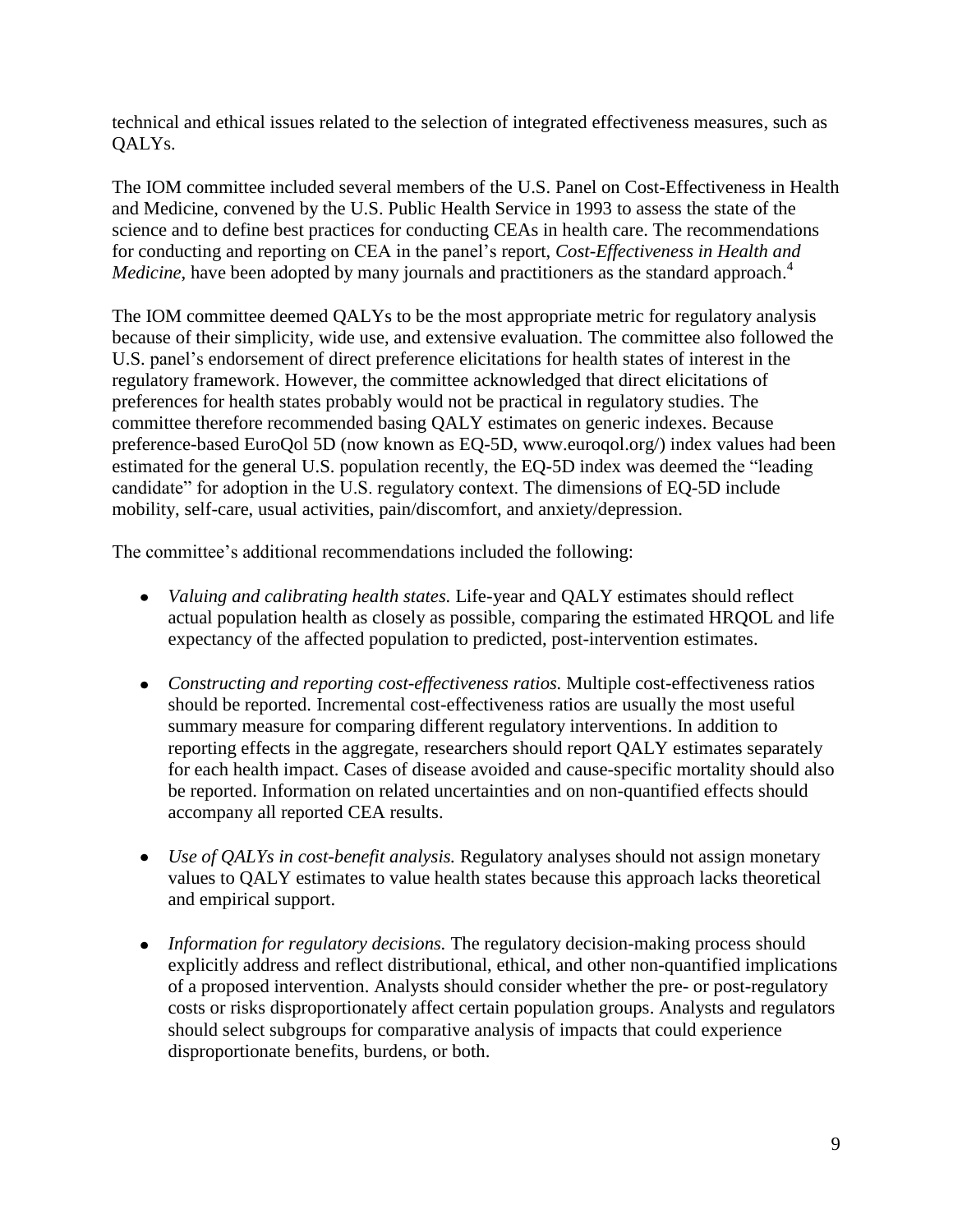- *Public involvement.* Policy makers and agency administrators should involve a broad range of individuals and groups at all stages of policy development for regulating risks. Greater consistency and transparency in presenting analytic results will facilitate public understanding and participation.
- *Data collection and research*. Improving the data used to assess the health risks addressed by regulatory interventions should be a research priority. DHHS and other federal agencies should collect HRQOL information through routinely administered population health surveys and other major risk-assessment and monitoring data collection efforts. DHHS should coordinate the development of an integrated research agenda to improve the quality, applicability, and breadth of integrated measures for use in regulatory CEA.

The U.S. Environmental Protection Agency relies primarily on CBA and has provided "illustrative" CEAs in response to OMB requirements. FDA and the National Highway Traffic Safety Administration have historically reported CEA and CBA results. The Environmental Protection Agency does not use monetized QALYs in its CBAs, but they are commonly used in FDA and National Highway Traffic Safety Administration analyses.

Implementation of the IOM committee's recommendations has been inhibited by time and resource constraints and by competing priorities. OMB has not issued guidance on implementing the recommendations. The most controversial or problematic recommendations for some agencies is the recommendation not to use monetized QALYs in CBA, even though WTP estimates—the theoretically appropriate source of values for CBA—often are not available.

Dr. Miller suggested the following activities to encourage implementation of the IOM committee's recommendations:

- Assess the informational needs of decision makers.
- Develop criteria for matching particular measures to the circumstances in which those measures are most useful instead of routinely reporting numerous results.
- Promote cross-agency collaboration.
- Separate funding for improved data and methods from specific rulemakings.

#### *Discussion*

A participant noted the juxtaposition between the IOM recommendations on CEA in the regulatory environment with the U.S. tendency to separate costs from policy considerations for health care. Dr. Miller commented on the irony that the IOM was precluded from examining CEA use in the very fields for which it was developed (i.e., population health and clinical health care services); the committee was charged with examining federal regulatory programs only.

A participant asked how estimate ranges in the monetary values assigned to QALYs affected the committee's recommendations. Dr. Miller explained that the committee's charge was to develop an alternative to CBA, and the literature has values of statistical life and of statistical life year estimates. Whether agency CBAs should use monetized QALYs is based on the strong preference for collecting new WTP estimates for morbidity outcomes rather than relying on a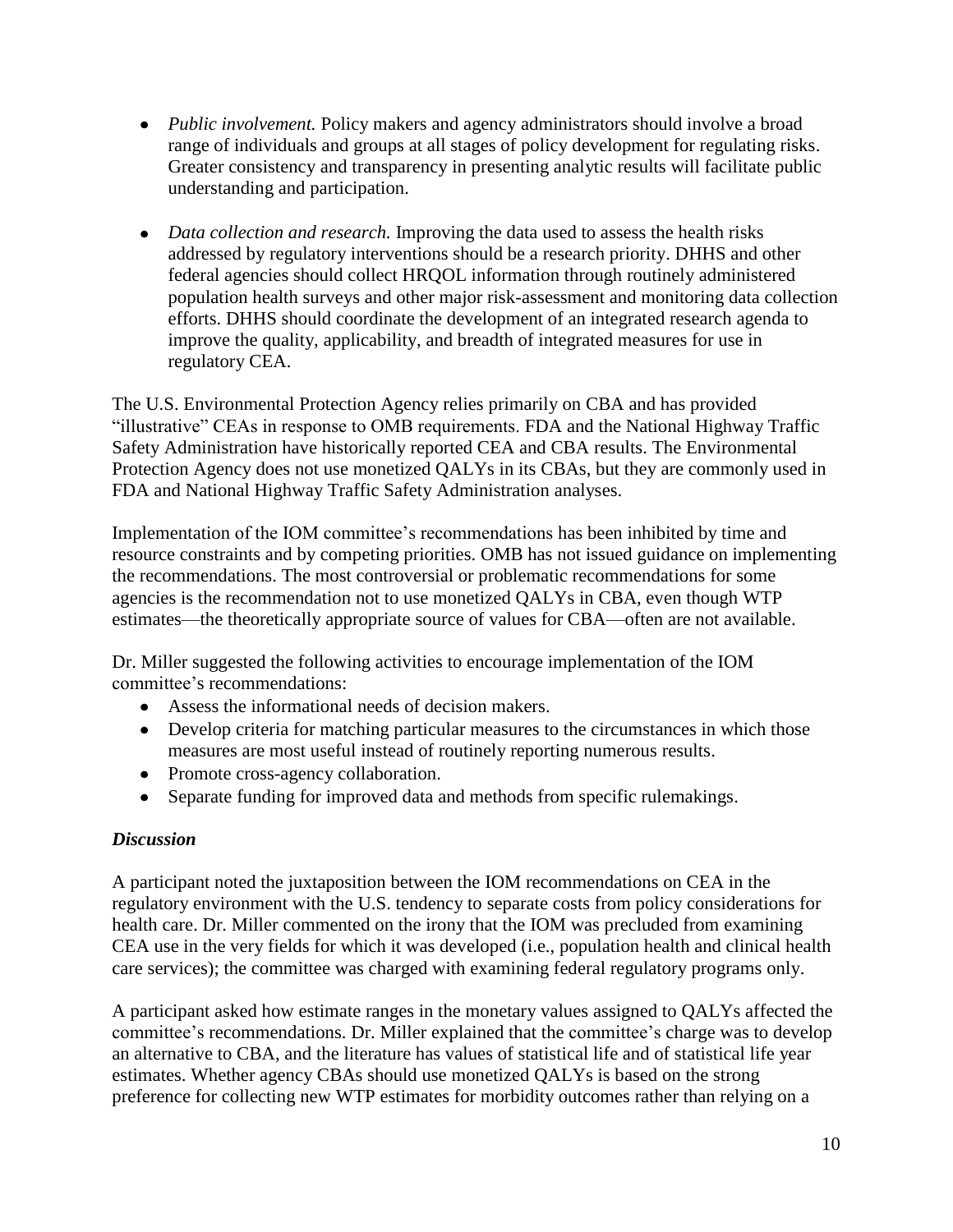fixed dollar/QALY conversion factor. One participant noted the wide range of WTP estimates for a QALY. According to WTP studies, preventing morbidity is valued differently from preventing mortality.

Dr. Miller said that, in isolation, a cost-effectiveness ratio only helps identify the absurd outliers and is not a definitive decision point.

#### **Health-Related Quality of Life and Health Status**

*Dr. Robert M. Kaplan, University of California, Los Angeles Schools of Public Health and Medicine*

A variety of methodologies can be used to measure health. Dr. Kaplan discussed their role in population health data systems and how they might be implemented in public health.

Concerns in population health include morbidity (illness, or how people feel and how health problems affect them) and mortality (death, or how long people live). To compare widely different interventions, the measure of health must encompass differences not only in length of life but also in quality of life, symptoms, and ability to function.

Population health can be measured by evaluating mortality and life expectancy rates, as well as by using morbidity-based measures that include HRQOL indexes. HRQOL measures include cost-utility analyses based on decision theory that require eliciting utility weights, or preferences, for health states. These measures are scored on a scale of 0 (dead) to 1 (perfect health).

The purpose of quality-adjusted survival analysis is to summarize life expectancy with adjustments for quality of life. A QALY is a health outcome measure that assigns to each time period a weight ranging from 0 to 1 that corresponds to the quality of life during that period. The QALY combines morbidity and mortality into a single index, represents life expectancy with adjustments for QOL, and represents a year of life free of all disabilities and symptoms. QALYs can be used to measure the impact of a treatment and can be evaluated over time, with and without treatment. Similarly, cost with and without treatment can be evaluated.

Prospective studies are needed that measure HRQOL over time and characterize these life states, ultimately estimating the impact of treatment. The field has developed an increasing interest in alternative ways of estimating QALYs using existing datasets. Cross-sectional methodologies allow researchers to estimate HRQOL at a point in time and combine this measurement with life tables and other methods.

A small set of potential HRQOL indexes is available today. Each of these tools has an associated questionnaire ranging from 5 to nearly 60 questions. The developers of these indexes have collaborated in recent years to try to develop an aggregate index.

Utility-based measures are available to estimate the impact of nutrition at the population level and nutritional interventions at the individual level, and generic methods allow comparisons of investments in nutrition with investments in other aspects of health care. Very few applications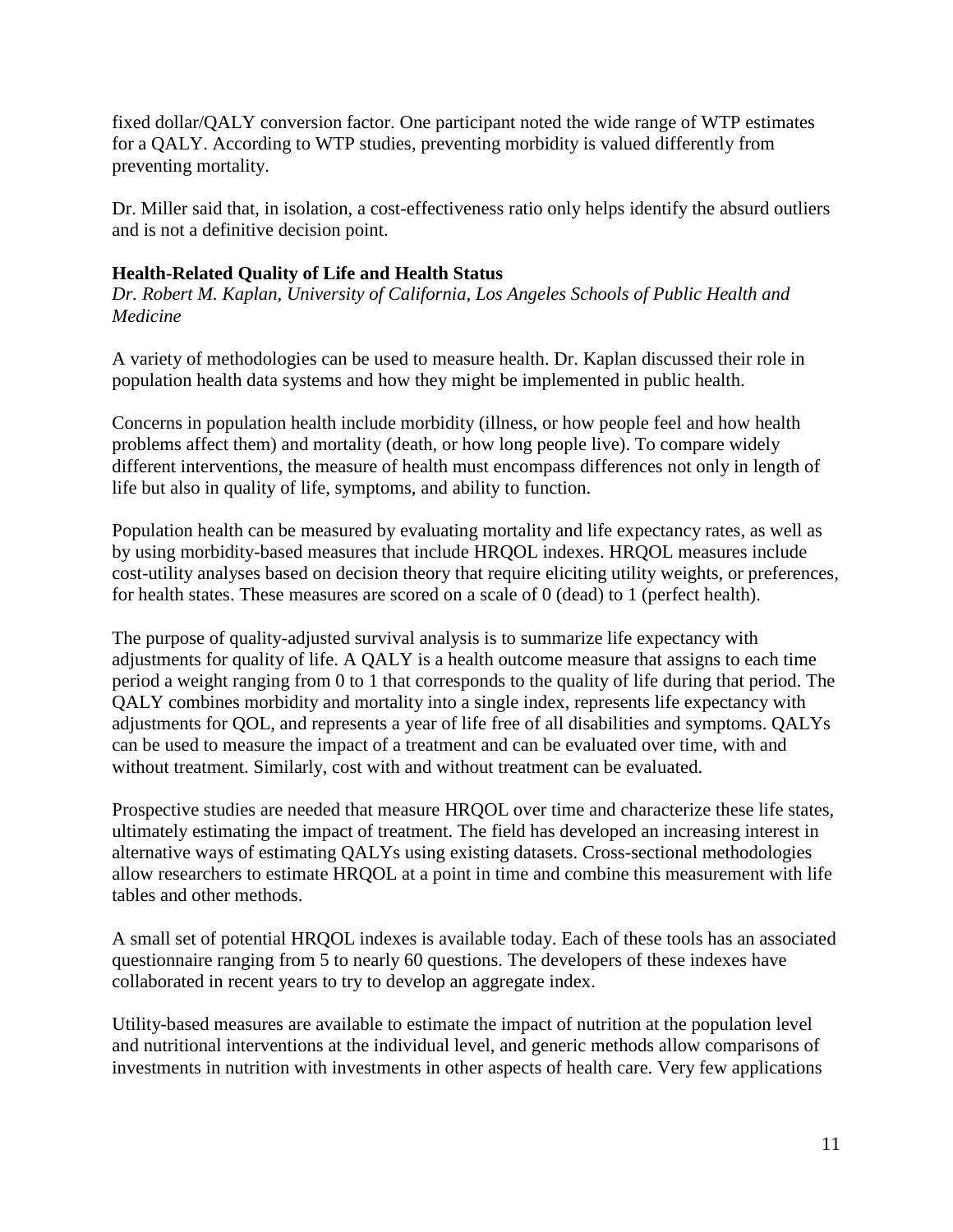currently exist, and the field looks forward to the development of these methods for comparative effectiveness studies.

### *Discussion*

Dr. Kaplan explained that the questions asked to generate utility weights are straightforward and quality-of-life ratings tend to be surprisingly consistent. Ratings tend to vary minimally across socioeconomic states, and much less variability exists between people who have experienced a condition than among those who have not. Although quality-of-life ratings vary, those of individuals in wheelchairs and people who have never been in a wheelchair are remarkably similar.

A participant asked about the use of disability-adjusted life years (DALYs). Dr. Kaplan explained that certain areas of the world have embraced this measure, which uses a similar methodology to the QALY and adjusts life expectancy for years without disability

Dr. Marmor suggested that using the term "quality of life" hides heterogeneity in how individuals construe the quality of their lives and presents problems for communicating about health to political leaders. Two people in the same physical state can have dramatically different perspectives about their personal happiness, functional capability, and depression status. Dr. Kaplan added that although multiple indicators are important, a judgment must ultimately be made about whether a treatment is effective, and explicitly quantifying that in a single measure is helpful.

### **Estimating Costs**

*Dr. Martin Brown, National Cancer Institute, National Institutes of Health*

Dr. Brown reported that NCI, AHRQ, and the Veterans Administration (VA) sponsored a workshop on cost estimation [\(http://healthservices.cancer.gov/publications/workshops/hcc\)](http://healthservices.cancer.gov/publications/workshops/hcc) that resulted in a supplement published in *Medical Care*. 5

Aggregate estimates of current incidence, survival, and costs burden and future trends are useful for policy and program planning. These estimates can be used to evaluate specific services or components of care or to evaluate the care trajectory. For nutritional interventions, aggregate costs could be used in broad policy analyses. Longitudinal costs represent longitudinal perperson estimates that are useful for CEA and at the disease category level for tracking costs for individuals over long periods. These estimates reflect current patterns of care, not idealized care.

Challenges in measuring longitudinal patterns of cost include

- The clinically appropriate definition of "episode of care" can vary by disease or condition, severity of disease, or nature of the disease control intervention.
- The flow of cost might not be constant within episodes of care.
- The assignment of mutually exclusive and exhaustive costs (making sure that all costs are assigned to some disease or condition) to disease entities is not obvious.
- Medical technology, practice patterns, and cost are dynamic, but health cost data are cross-sectional or longitudinal over a relatively short observation period.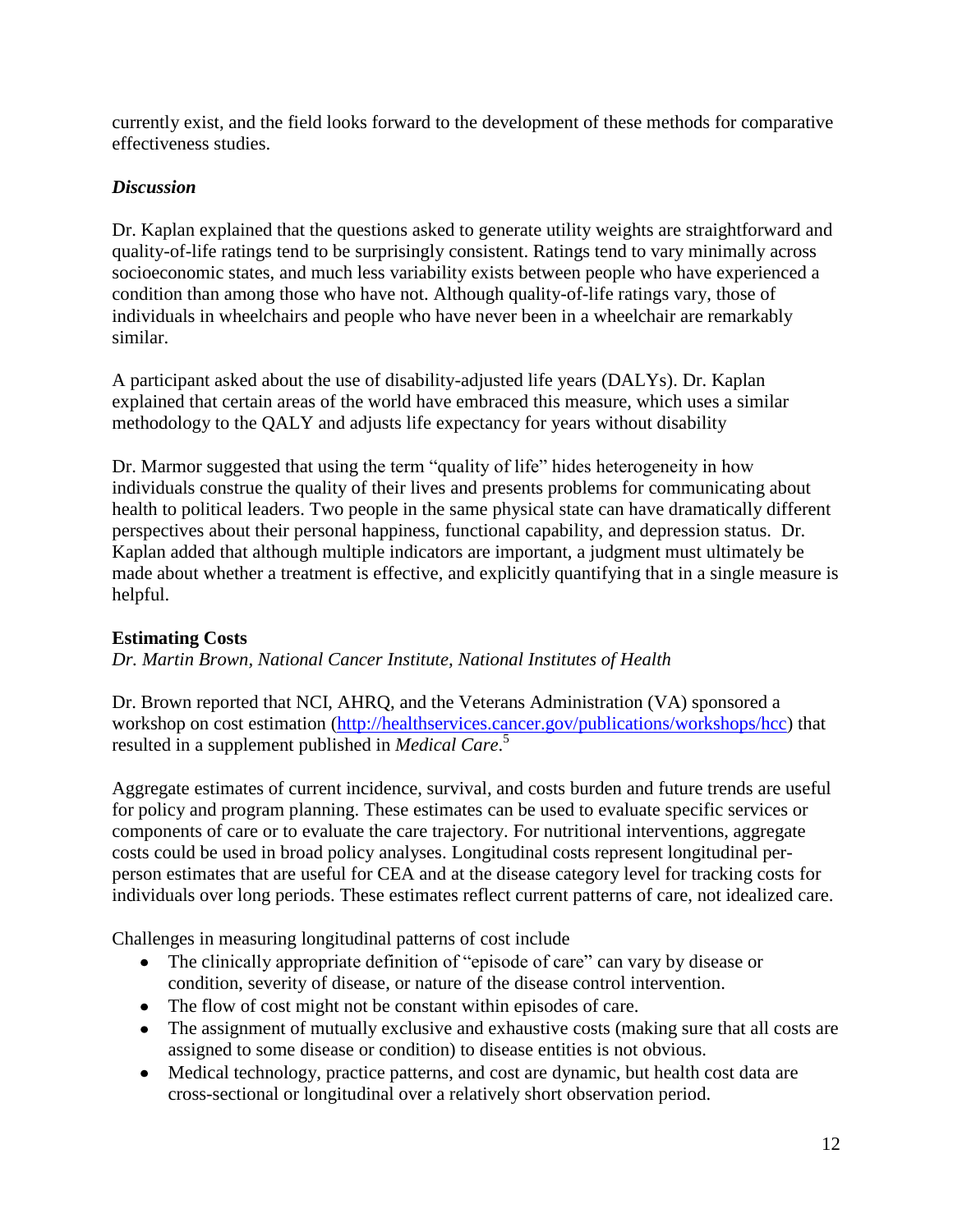In the "phase of care" approach, costs are segmented into phases that correspond to periods of differing average intensities of care, which avoids biases and allows use of the maximal amount of data. Within the observation window, some patients experience an initial phase of care (a high-cost component of care), some patients experience a late stage of care (also a high-cost component), and some patients are in the intermediate stage of care. Data on all of these patients can be used to estimate costs for these different phases of care. These phase-specific estimates can be combined with the population-based incidence data on individuals in those stages to construct a pseudo-longitudinal estimation of cost and combine these phase-specific estimates with prevalence-specific estimates to construct an estimate of prevalence cost. Without this type of approach, researchers risk developing misleading comparisons of cost.

This method can be applied to other aspects of cost, such as patient time costs. Engaging in health care activities uses time that could be used doing other activities, but time costs are not taken into account in the vast majority of health economics studies. Although some studies have shown that time-related costs are substantial, these studies included only small convenience samples, focused on specific aspects of care, and did not compare the intervention studied to "regular" or "routine" care.

#### **Sensitivity Analysis and Uncertainty**

*Dr. Milton Weinstein, Harvard University*

The types of uncertainty associated with economic evaluation include: 1) outcomes (e.g., what will be the outcomes for the actual population of interest?); 2) parameters (e.g., what are the probabilities, utilities, and costs that govern the actual outcomes?); 3) methodology (e.g., what costs and consequences should be included and how should they be valued?); and 4) model structures (e.g., what are the structural and causal relationships among the variables of interest?). Parameter uncertainty can include probabilities of disease prevalence and incidence, rates of disease progression, and treatment efficacy; health state utilities; and costs. Sources of uncertainty in parameter estimates include sampling variation and internal and external study validity.

Probabilistic sensitivity analysis for CEA involves representing the uncertainty about the parameters in a given analysis as probability distributions. Adding this type of analysis to the model used to develop cost-effectiveness ratios produces a distribution of cost-effectiveness results. CEA results consist of an incremental effectiveness change (a QALY gain or loss) and an incremental cost or cost saving. Although doing so is statistically complex, a joint distribution of the incremental effectiveness and incremental costs of an intervention can be compared with those of another intervention.

The most common method for calculating distributions of inputs that lead to distributions of CEA outputs is Monte Carlo decision modeling, which requires the use of subjective distributions. Another approach commonly used with clinical trial data is non-parametric bootstrapping with replacement. Methods to generate distributions around outputs include joint probability distribution of incremental cost and incremental effectiveness, distribution of net monetary benefit, and cost-effectiveness acceptability curves. The joint distribution of